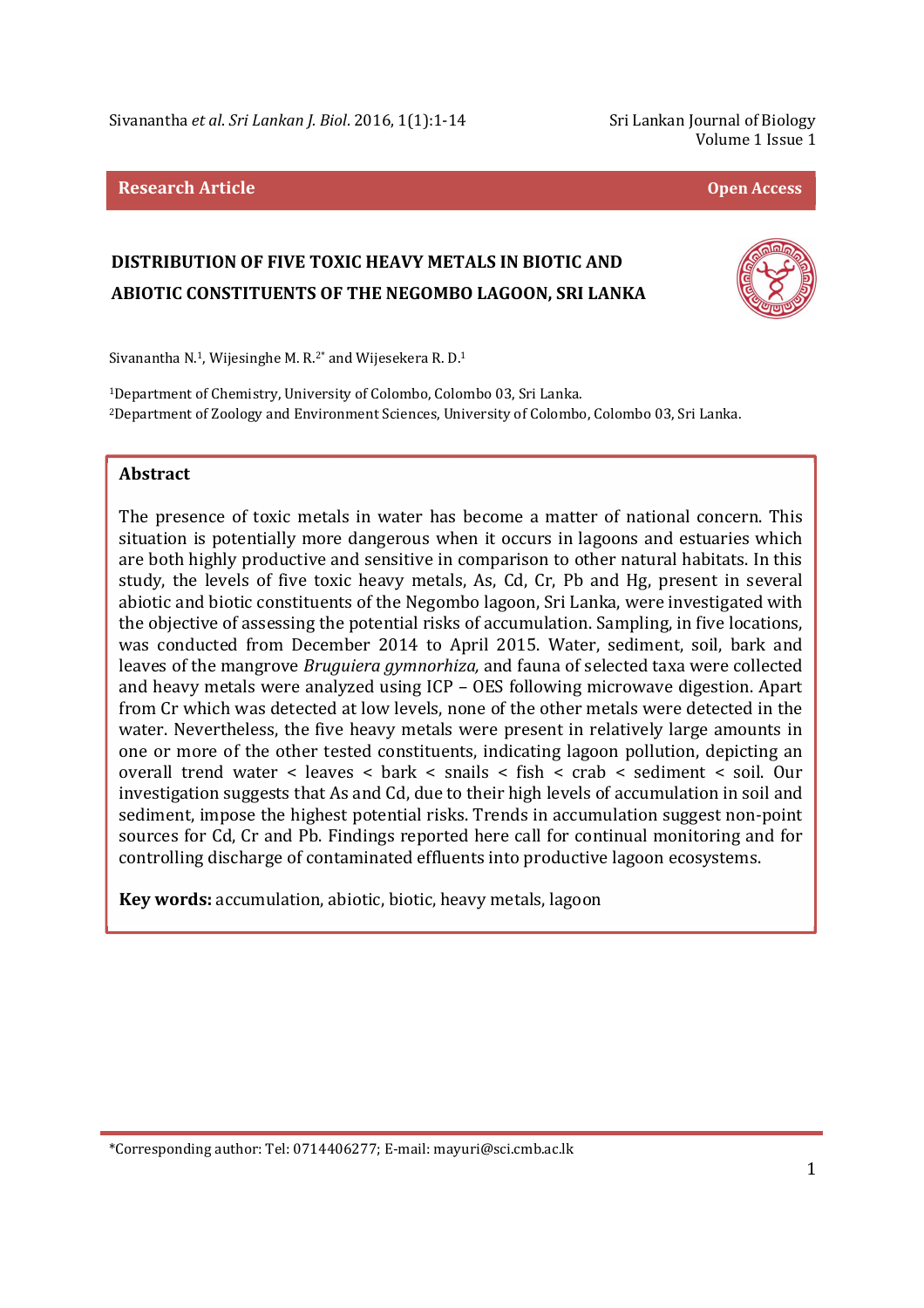### **1. Introduction**

Heavy metal contamination in the aquatic environment is a matter of serious concern due to its adverse impact on humans and other organisms. Although heavy metals in the environment could arise from natural sources (Chibuike & Obiora, 2014), the recent increases have, to a large extent, been attributed to anthropogenic activities such as the discharge of untreated industrial effluents and the intense use of agrochemicals (Dixit *et al*., 2015). Heavy metals that enter a water body are dispersed throughout its biotic and abiotic constituents, the levels of occurrence being influenced by the condition of the water at a given time. For instance, acidic conditions cause heavy metal ions adsorbed to soil and sediment to be released into the water increasing their bioavailability in the aquatic medium (Alghanmi, *et al*., 2015). Similarly, other factors, such as temperature and the amount of dissolved oxygen and organic matter, also determine the fate of the heavy metals within a water body (Kuwabara *et al*., 1996; Croteau *et al.*, 2002).

The heavy metals As, Cd, Hg, Pb and Cr (VI) are non-essential elements, and they induce toxic impacts in biota even at trace levels (Tchounwou *et al.,* 2012). The potential hazard imposed by these metals to organisms is enhanced due to the bioaccumulative and non-biodegradable nature of the elements (Cui *et al*., 2011; Yu *et al*., 2013). Furthermore, the potential for accumulated heavy metals to bio-magnify along food chains, ultimately reaching high concentrations in organisms at the top trophic level, has

l

been well documented. It has been shown that the accumulated metal concentrations in organisms generally reflect, quantitatively or semiquantitatively, the level of environmental pollution (Dallinger, 1994), allowing them to be used as bio-indicators of metal pollution.

The Negombo lagoon in the western region of Sri Lanka  $(7^{\circ}$  09'N  $79^{\circ}$  51' E) receives fresh water from three sources: the Ja-Ela, Dandugam Oya and the Hamilton Canal (Gammanpila, 2013). The area mainly receives rainfall from the southwest monsoon from May to September, while convectional showers occur during the remaining months of the year (CEA, 1994). The temperature varies between 24  $\degree$ C to 30  $\degree$ C. The Negombo lagoon is one of the most productive brackish water ecosystems in Sri Lanka in terms of mangrove vegetation, fauna and inland fishery (Samarakoon & van Zon, 1991; Jayasiri, 2004; Dahanayaka *et al*., 2008). Previous studies have assessed the status of the Negombo lagoon through accumulation of heavy metals in selected constituents (e.g. Indrajith & Pathiratne, 2006; Indrajith *et al.,* 2008 – water, sediment and fish; Asanthi *et al*., 2007 – water, sediment and algae; Mendis *et. al.,* 2015a &  $b$  – water and fish). In this paper, the levels of the five heavy metals As, Cd, Cr, Hg and Pb were examined simultaneously, in three abiotic (water, sediment and soil) and selected biotic (mangrove, snails, fish and crabs) constituents of the Negombo lagoon. In ascertaining the levels of these elements the possibility of bio-concentration of these heavy metals was also investigated.

<sup>\*</sup>Corresponding author: Tel: 0714406277; E-mail: mayuri@sci.cmb.ac.lk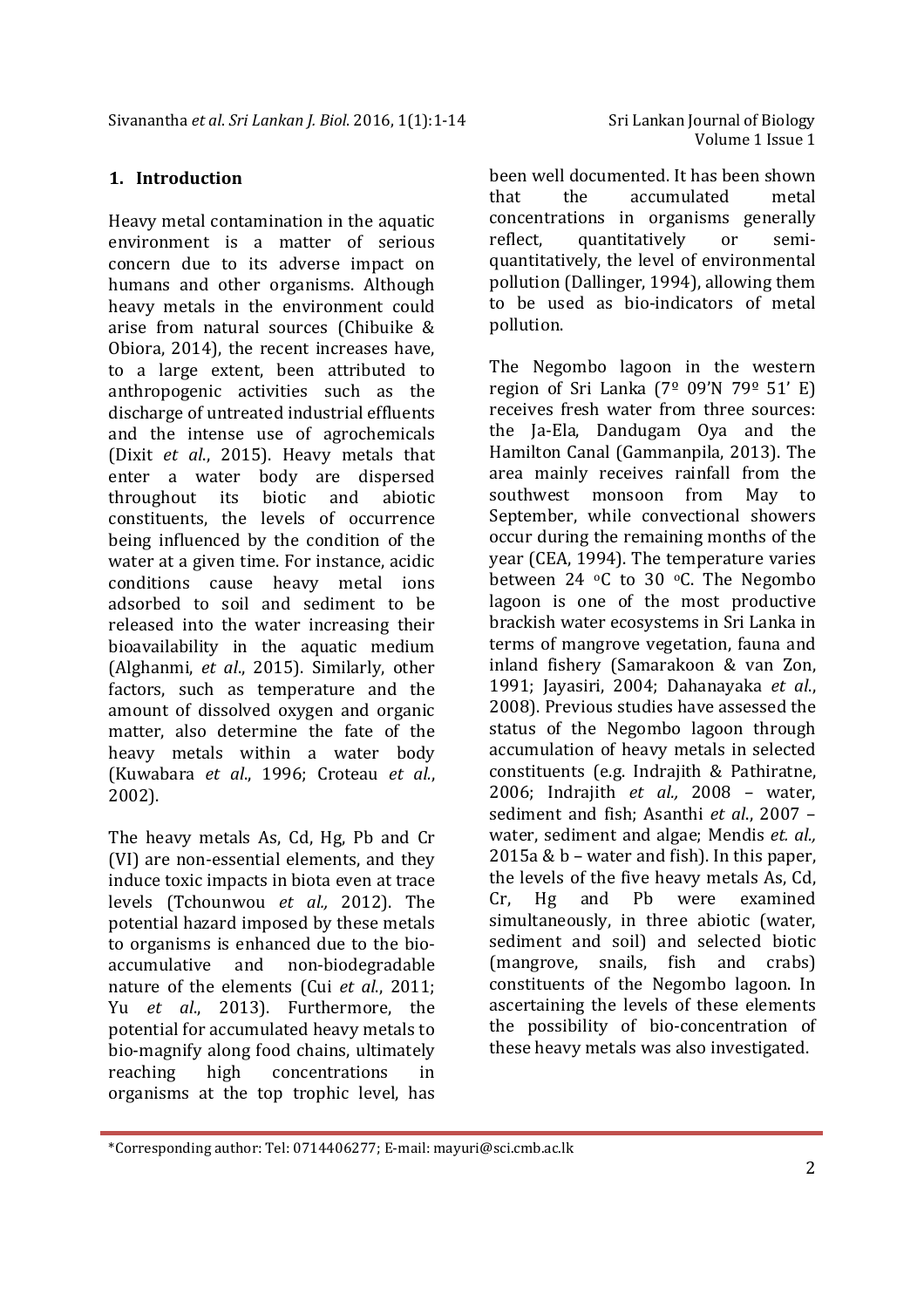### **2. Material and Methods**

#### 2.1 *Collection of samples*

The present study was conducted between December 2014 and April 2015 at five sampling stations: A – bordering the National Aquatic Resources, Research and Development Agency (NARA) Conservation Centre, B – bordering the main bus station in Negombo, C – Dandugam Oya inlet, D – bordering a residential area and E – in close proximity to the airport (Figure 1). At each station, samples were collected at five random points separated from each other by a distance of more than 20 m, yielding a total of 25 sampling points. At each of these points, two samples each of water, sediment and soil were collected yielding a total of 50 samples per component. The water was collected from 1 m beneath the surface with a Ruttner Sampler and stored in polypropylene containers for analysis. These containers were washed with 10 % HCl and then with de-ionized water before use. Surface sediment (down to around 3 cm from the bottom surface) was scraped off with a scoop and collected into sealable polythene bags, with excess water being drained before sealing. Soil, within 5 m away from the water and to a depth of 3 cm from the soil surface, was scooped using a deep spoon and also stored in sealable polythene bags. Obtaining soil and sediment in this manner increased the likelihood of collecting recent deposits, as opposed to mainly material of geological origin. At each point bark and mature leaves from a minimum of three trees of the mangrove *Bruguiera gymnorhiza* were collected.

Faunal species were collected at four of the stations only (other than from station C). Collection of faunal species was based on the available taxa. For instance, samples of *Hydrobiid* sp. (gastropod) were collected from station A, *Heteropneustus fossilis* (Asian stinging cat fish) from B, *Scylla serrata* (mud crab) from D and *Eutroplus suratensis* (Pearlspot Cichlid) from E. A total of ten samples each of the different taxa, which were sufficient for analysis, were collected from the four sampling stations. Snails were collected from the surface of the soil/sediment while fish and crabs were caught with the aid of fishermen in the vicinity of the sampling stations. All samples were transported to the laboratory and stored at 4oC until analyses which were carried out typically within 3 days of collection.

### 2.2 *Analysis of heavy metals*

The procedure employed for analysis of heavy metals in water was according to APHA 3120 – B (US EPA, 2007). Samples of the water were digested with conc.  $HNO<sub>3</sub>$  (10 cm<sup>3</sup> conc.  $HNO<sub>3</sub>$  for 50 cm<sup>3</sup> of each sample) and further concentration was achieved by evaporation. In cases where NaCl precipitated before the concentration process, the solutions were topped to different volumes using deionized water. After filtration the solutes were analyzed using ICP – OES and tested for heavy metals. Whenever necessary, the solute was diluted. Soil and sediment (500 g each) and 20 g of each biotic constituent, i.e. bark, leaves and faunal tissue, were also digested for analysis, as described in US EPA (2007).

l

<sup>\*</sup>Corresponding author: Tel: 0714406277; E-mail: mayuri@sci.cmb.ac.lk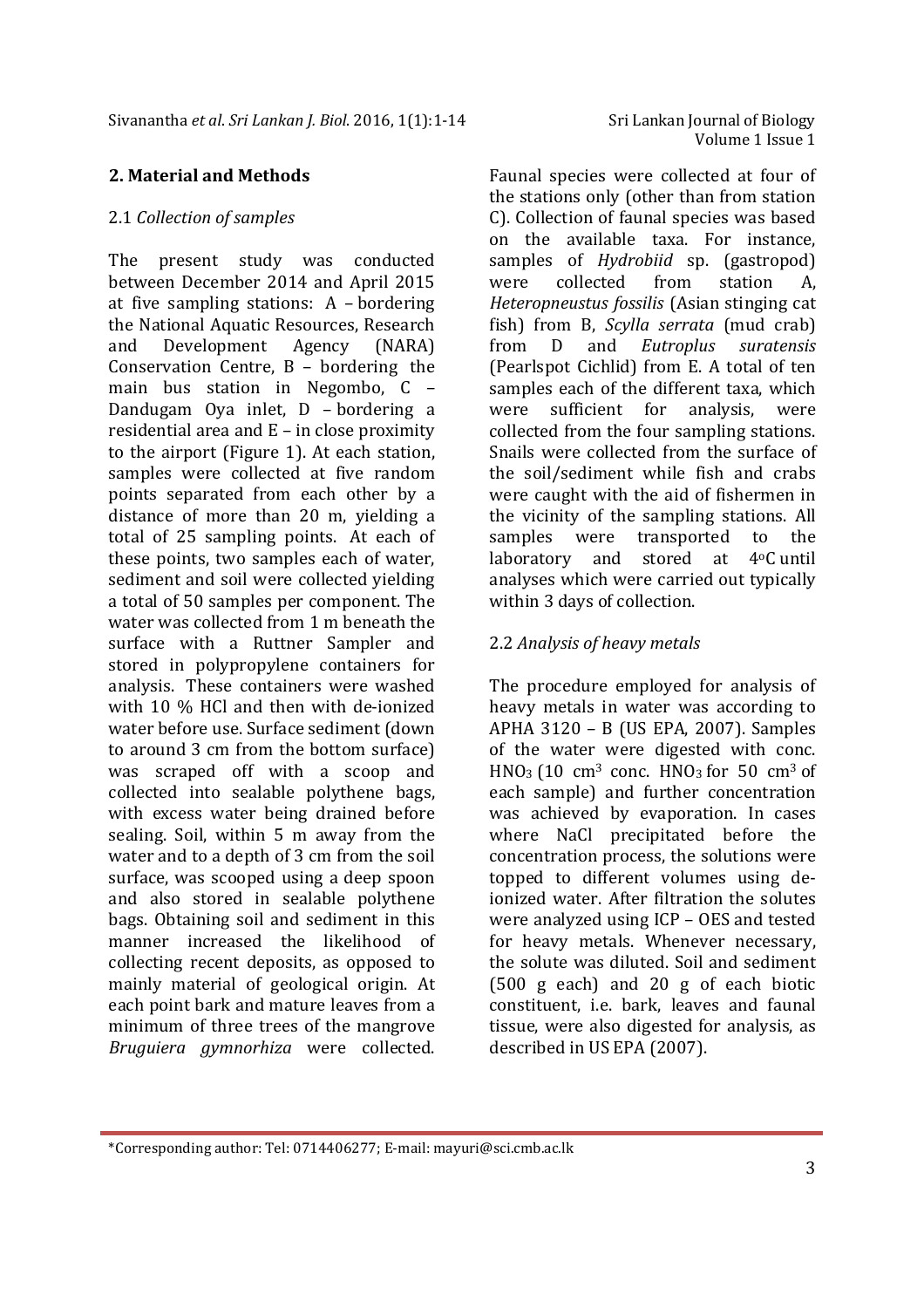

**Figure 1.** Map of the Negombo lagoon showing the five sampling stations

Following microwave digestion, the concentrations of As, Cd, Cr, Pb and Hg in each sample were determined using inductively coupled plasma-optical emission spectroscopy (ICP-OES) (Varian 720-ES, Australia). Recovery studies were done with spiked samples and certified reference materials (CRM). Analyses were conducted in duplicate, and repeated if the error exceeded 10 %. For the recovery procedure, a known amount of the standard mixture of the five heavy metals was spiked into conc.  $HNO<sub>3</sub>$  (10 cm3) (blank sample) and digested. The CRMs used were 2711a Montana II, 2976 muscle tissue, 1570a spinach and TMDA 64.2. ICP-OES and VGA. Calibration check solutions were analyzed to ensure instrument performance and to validate calibration, using the same acid matrix.

l

Calibration checks  $(20 \mu g/dm^3)$  for Hg and 1.00 mg/dm<sup>3</sup> for the other metals) were used for every 20 samples. Certified aqueous reference standards of TMDA 64.2 and ICP-OES wavelength calibration solutions were obtained from an outside source and analyzed according to instructions provided. The generated results were checked to ensure that they were within the acceptable range.

# 2.3 *Potential risk factors*

The Contamination Factor (Cf) which describes the contamination of a given toxic substance in a water body as suggested by Håkanson (1980) is useful for assessing the potential dangers imposed by the heavy metal loads in a water body and is derived using the

<sup>\*</sup>Corresponding author: Tel: 0714406277; E-mail: mayuri@sci.cmb.ac.lk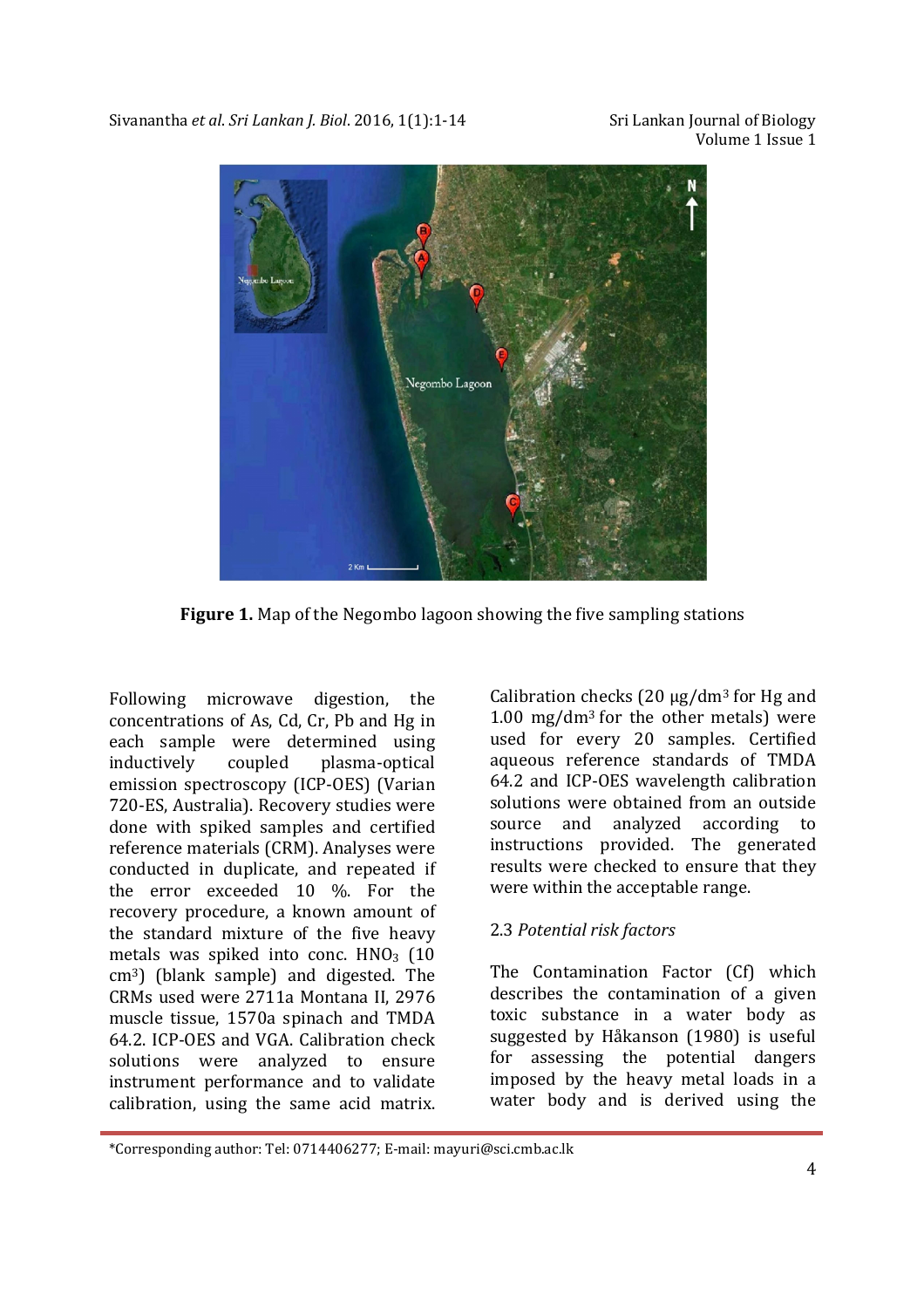formula Cf = CCurrent / CPre-ind. These indices were calculated for the Negombo lagoon. Since data on pre-industrial levels are lacking for any of the tested metals for Sri Lankan systems, the values obtained for a range of European and American water bodies prior to industrialization, which have been also widely applied even for tropical estuaries (e.g Vowotor *et al*., 2014), were used for this purpose. Additionally, the Ecological Risk Factor (Er) based on the Toxicity Response Factor (Tr) assigned to each of the metals (Håkanson 1980) was calculated using Er  $=$  Tr x Cf.

### **3. Results**

l

The analyses revealed the presence of all five toxic heavy metals i.e. As, Cd, Cr, Pb and Hg in at least one of the biotic or abiotic constituents analyzed from each of the five sampling stations in the Negombo lagoon. Figure 2 shows the mean levels  $($  the standard errors) of the metals recorded in the different constituents, whilst the minimum- maximum ranges detected for each of the metals are shown in Table 1. Some of the salient features evident from the results are set out below.

# *3.1 Apportionment among constituents*

The mean + standard error of the pH values in the water samples recorded for the five sampling stations were A:  $7.79 \pm$ 0.24, B:  $6.55 \pm 0.14$ , C:  $5.65 \pm 0.10$ , D: 7.78  $\pm$  0.04 and E: 7.85  $\pm$  0.12. The one way ANOVA and Tukey pairwise comparison test revealed significant station-wise differences in pH ( $p \le 0.05$ ), with station C having a significantly lower pH. With respect to the heavy metals, it is

noteworthy that, with the exception of Cr (recording a maximum of  $0.09$  mg/ dm<sup>3</sup>). none of the other toxic heavy metals (As, Cd, Pb, and Hg) were detected in the water. Nevertheless, the detected levels of the five metals in the other constituents i.e. sediment, soil and the biota, are indicative of heavy metal contamination of the Negombo lagoon (Figure 3 and Table 1). Considering sediment and soil, the highest metal levels recorded were for Cr (34.3 and 49.8 mg/kg respectively). Both these constituents were also relatively rich in Pb, whilst As and Cd were present at low levels. It is significant that Hg was not recorded in sediment or soil at any of the sampling stations. Considering heavy metal concentrations recorded in the flora and fauna, apart from Cd, all the other toxic heavy metals were recorded in one or more of the biotic constituents. From among these, as although not recorded in the mangrove, was seen to reach high levels, with a maximum of 22.5 mg/kg, in crabs. Cr, Hg and Pb were recorded in comparatively high concentrations in both floral and faunal components (Figure 2 and Table 1).

The overall trends of the mean levels of accumulation of the five metals recorded in water, sediment, soil, flora and fauna are shown in Figures 3 (a) and (b). The graphs show that, apart from subtle differences, there is a similar overall pattern of accumulation for As, Cd, Cr and Pb with concentrations increasing in the order water < leaves < bark < snails < fish < crab < sediment < soil. Hg was only recorded from the biotic constituents. Soil and sediment evidently function as sinks of these heavy metals.

<sup>\*</sup>Corresponding author: Tel: 0714406277; E-mail: mayuri@sci.cmb.ac.lk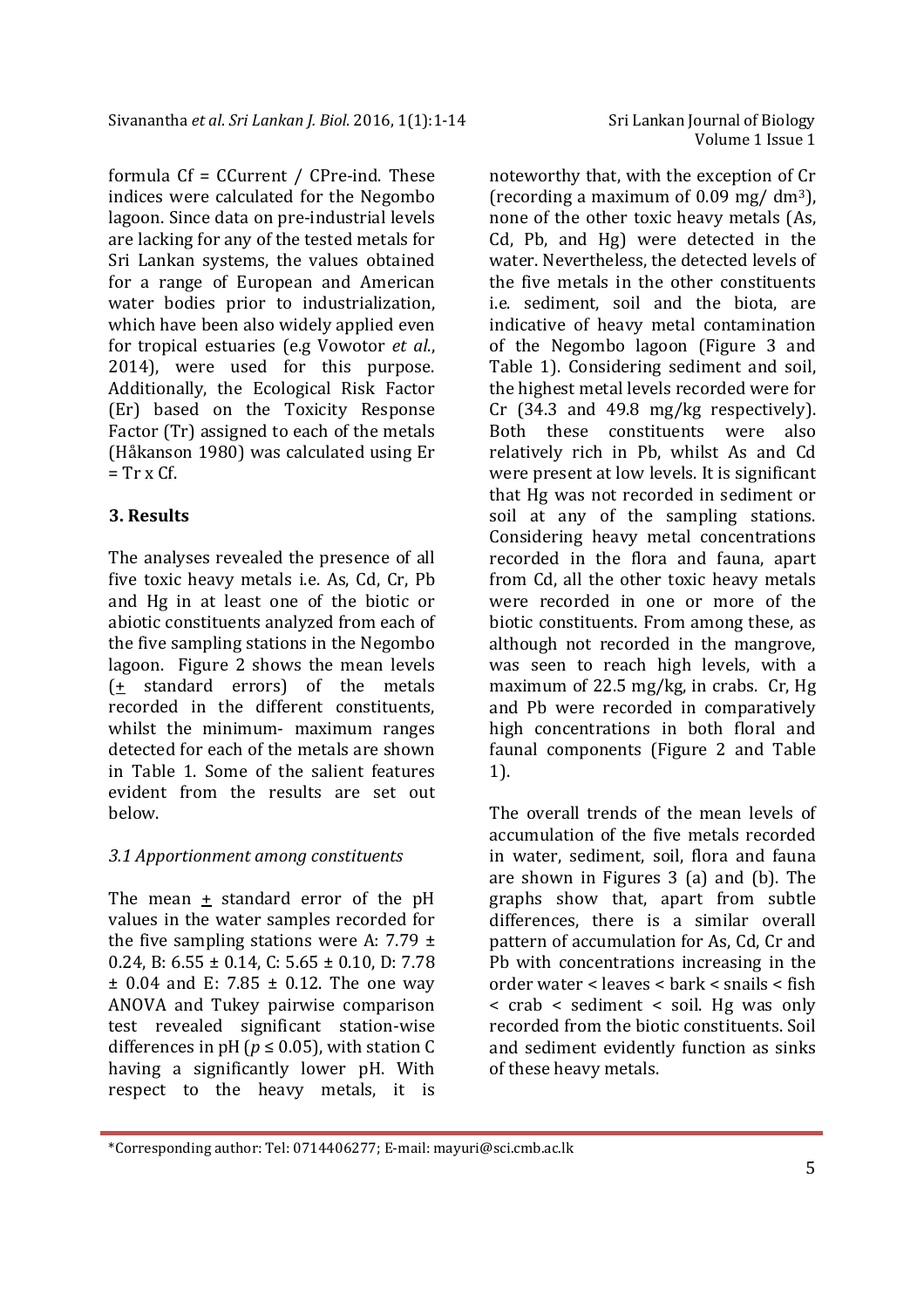Volume 1 Issue 1

The C *Pre-ind* and  $T_r$  factors as well as the generated  $C_f$  and  $E_r$  values are given in Table 2. Accordingly, both concentration factors for sediment and soil are generally low (i.e.  $< 1$ ) and in the order of Pb  $< Cr <$ As < Cd. The Ecological Risk Factors increase in the overall order of  $Cr < Pb <$ As<Cd.



**Figure 2.** Mean concentrations ( $\pm$  standard error) of the five tested heavy metals in the different biotic and abiotic constituents in the five sampling stations (A to E). (Note: results for water, where only Cr was detected at low levels, are not shown)

\*Corresponding author: Tel: 0714406277; E-mail: mayuri@sci.cmb.ac.lk

l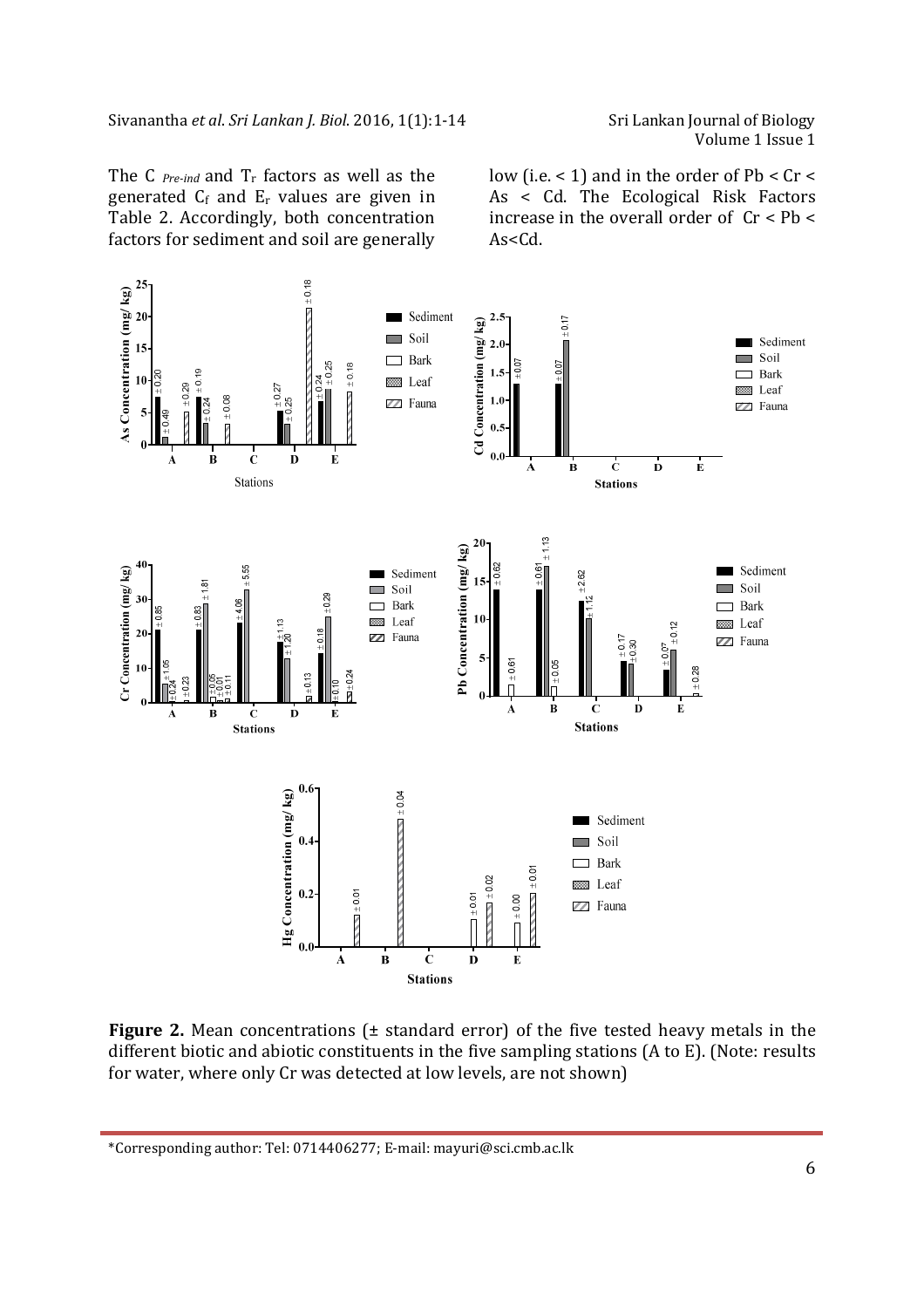| Constituent                                  | As              | C <sub>d</sub> | $\mathbf{C}$ r | Hg             | Pb             |
|----------------------------------------------|-----------------|----------------|----------------|----------------|----------------|
| Water $(mg/dm^3)$<br>$(n=50)$                | ND.             | ND.            | $ND - 0.09$    | ND.            | ND.            |
| Sediment (mg                                 | ND - 8.65       | ND - 1.67      | $7.64 - 34.30$ | N <sub>D</sub> | $2.53 - 19.61$ |
| /kg)<br>$(n=50)$<br>Soil (mg/kg)<br>$(n=50)$ | ND - 9.89       | $ND - 2.63$    | $2.40 - 49.80$ | ND.            | ND - 20.26     |
| <b>Bruguiera</b><br>Bark (mg/kg)             | ND.             | <b>ND</b>      | $ND - 1.93$    | $ND - 0.15$    | $ND - 4.09$    |
| $(n=50)$<br><b>Leaves</b>                    | ND.             | ND.            | $ND - 0.69$    | ND.            | ND.            |
| $(n=50)$                                     |                 |                |                | $0.07 - 0.22$  |                |
| Snails (mg/kg)<br>$(n=10)$                   | $3.46 - 6.25$   | ND.            | ND - 1.76      |                | ND.            |
| Fish $(mg/kg)$<br>$(n=20)$                   | $2.90 - 9.23$   | ND.            | $0.92 - 4.69$  | $0.15 - 0.61$  | $ND - 2.34$    |
| Crabs (mg /kg)<br>$(n=10)$                   | $20.51 - 22.46$ | <b>ND</b>      | $1.41 - 2.48$  | $0.05 - 0.26$  | N <sub>D</sub> |

**Table 1.** The minimum and maximum values of the five selected heavy metals in the different biotic and abiotic constituents in the Negombo lagoon.

ND indicates metal levels below limits of detection; n indicates number of samples analyzed

#### 3.2 *Inter-site comparisons*

l

To interpret inter-site differences the combined results for water, sediment, soil, and mangrove bark and leaves for each of the metals were considered. Results for fauna were not included due to the disparity in sample sizes between sites. A two way ANOVA indicated that, overall in the Negombo lagoon, there is a significant metal-wise difference, with loads of some metals being markedly

higher than the others (metals: *p* <0.001). Nevertheless, the inter-site differences in total metal levels were not significant (sites: *p*>0.05), indicating that the total metal loads between sites were somewhat comparable. The interaction between sites and metals was also not significant (metals x sites: *p*>0.05) suggesting that the trends of accumulation of each of the metals in the different sites were nearly consistent.

\*Corresponding author: Tel: 0714406277; E-mail: mayuri@sci.cmb.ac.lk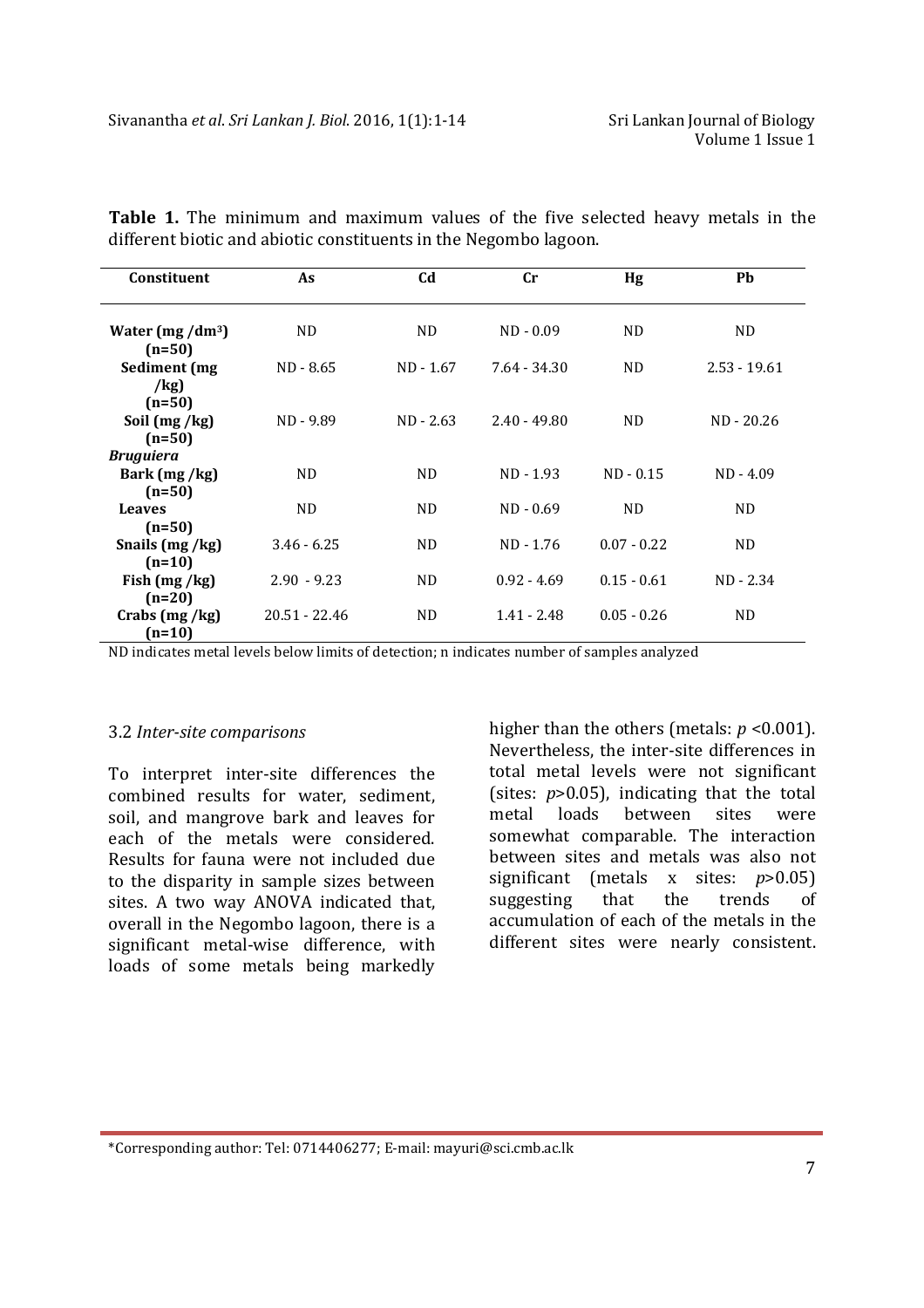Sivanantha *et al. Sri Lankan J. Biol.* 2016, 1(1):1-14 Sri Lankan Journal of Biology



**Figure 3.** The patterns of accumulation of heavy metals (means) in the different biotic and abiotic constituents of the Negombo lagoon, depicted in two concentration ranges (a) Pb, Cr, As and (b) Cd, Hg.

The extent of consistency between sites suggests similarity in the sources of contamination and this was examined using the Pearson's correlation coefficient matrix, following Vowotor *et al.* (2014). The correlation matrix for the five heavy metals under consideration is given in Table 3. Interestingly, the significant and strong positive correlations between the three contaminants; Cd, Cr and Pb, points

to similar sources of inputs suggesting the likelihood of non-point sources for these metals. On the other hand, As and Hg are not significantly correlated with any of the other metals, nor with each other, suggesting that these two metals most likely arise from different sources. The localization of Hg also suggests a point source of input.

| Tactor (of) and beorgetal Risk Factor (b) values for hs, ou, or and Fb. Hotel Hg was not<br>recorded in sediment and soil. |          |     |      |     |     |  |
|----------------------------------------------------------------------------------------------------------------------------|----------|-----|------|-----|-----|--|
|                                                                                                                            |          | As  | Cd   | Сr  | Ph  |  |
| $T_r^*$                                                                                                                    |          | 10  | 30   |     |     |  |
| $C_f$                                                                                                                      | Sediment | 0.4 | 0.5  | 0.2 | 0.1 |  |
|                                                                                                                            | Soil     | 0.2 | 0.4  | 0.2 | 0.1 |  |
| $E_r$                                                                                                                      | Sediment | 4.0 | 15.0 | 0.4 | 0.5 |  |
|                                                                                                                            | Soil     | 2.0 | 12.0 | 0.4 | 0.5 |  |

**Table 2.** Concentration Pre-industrial (C*Pre-ind.*), Toxic response factor (Tr), Contamination Factor (Cf) and Ecological Risk Factor (Er) values for As, Cd, Cr and Pb. Note: Hg was not

\*Source - Håkanson (1980)

l

\*Corresponding author: Tel: 0714406277; E-mail: mayuri@sci.cmb.ac.lk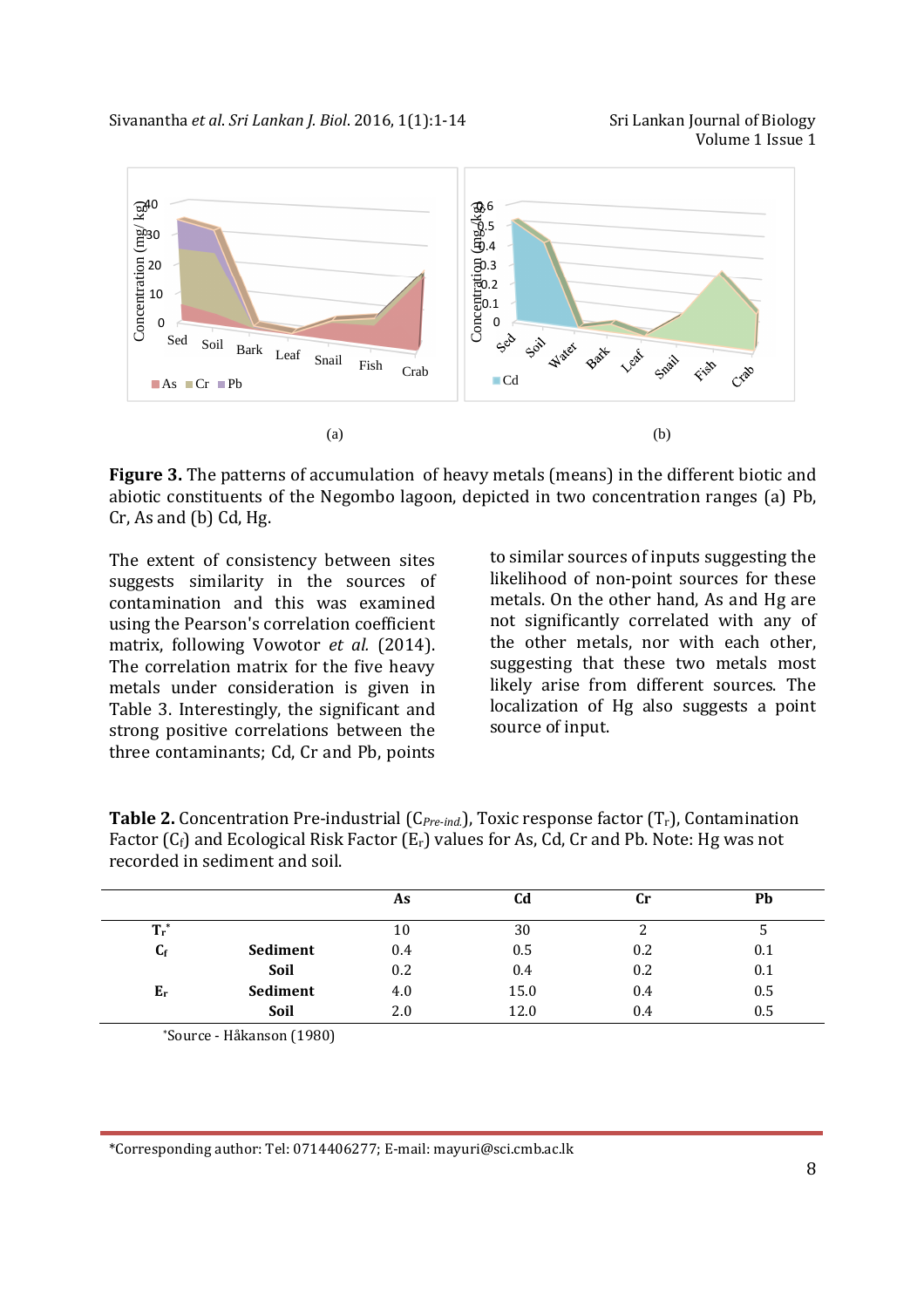|    | C <sub>d</sub>       | $\mathbf{C}$ r       | Pb               | As                 |  |
|----|----------------------|----------------------|------------------|--------------------|--|
| Cr | $0.55^*$<br>p < 0.01 |                      |                  |                    |  |
| Pb | $0.79*$<br>p < 0.001 | $0.90*$<br>p < 0.001 |                  |                    |  |
| As | 0.20<br>p > 0.05     | 0.25<br>p > 0.05     | 0.19<br>p > 0.05 |                    |  |
| Hg | $-0.11$<br>p > 0.05  | 0.18<br>p > 0.05     | 0.20<br>p > 0.05 | 0.36<br>$p = 0.05$ |  |

**Table 3.** Pearson's Correlation Coefficients showing the consistency in occurrence of the five tested heavy metals in the five sampling sites.

\*significant association (*p*<0.01)

#### **4. Discussion**

l

In the current investigation, the five tested heavy metals (As, Cd, Cr, Pb and Hg) were recorded at relatively high levels in one or more of the biotic or abiotic constituents in the Negombo lagoon. In the water, however, none of the elements, with the exception of Cr, was recorded, and that too at relatively low levels. The absence/low concentration of the heavy metals in the water reported here is in conflict with previously documented values for the Negombo lagoon. For instance, values reported by Indrajith & Pathiratne (2006) and Indrajith *et al.* (2008) for Cd and Pb, and by Asanthi *et al*. (2007) for arsenic, in water, were as high as 5.70, 2.10 and 2.16 µg/L, respectively. The seemingly contradictory results obtained in the present study could be viewed in the light of the conditions and processes that prevail in the lagoon. One of the most important processes controlling the

transport of heavy metals is the adsorption onto surfaces of solid particulate matter, which results in lowering levels in the water medium (Rieuwerts *et al*., 1998). Usually in lagoons, triggered by acidic conditions, heavy metals tend to precipitate with sulphide, lowering bioavailability in the water (Simpson & Spadaro, 2016). Such processes give the water body the ability to regulate toxic metals between the biotc and abiotic components. In the present study there is some evidence for variability in pH levels across the sampling stations which may have contributed to some extent to the observed differences in the metal loads between the sites, although such differences were not significant. Two other factors that would seriously affect concentrations of heavy metals and other contaminants in the water at a given time is the rate of flushing and the residence time of water, both of which would have a major impact on the rate of sedimentation as well as on the water chemistry. The

<sup>\*</sup>Corresponding author: Tel: 0714406277; E-mail: mayuri@sci.cmb.ac.lk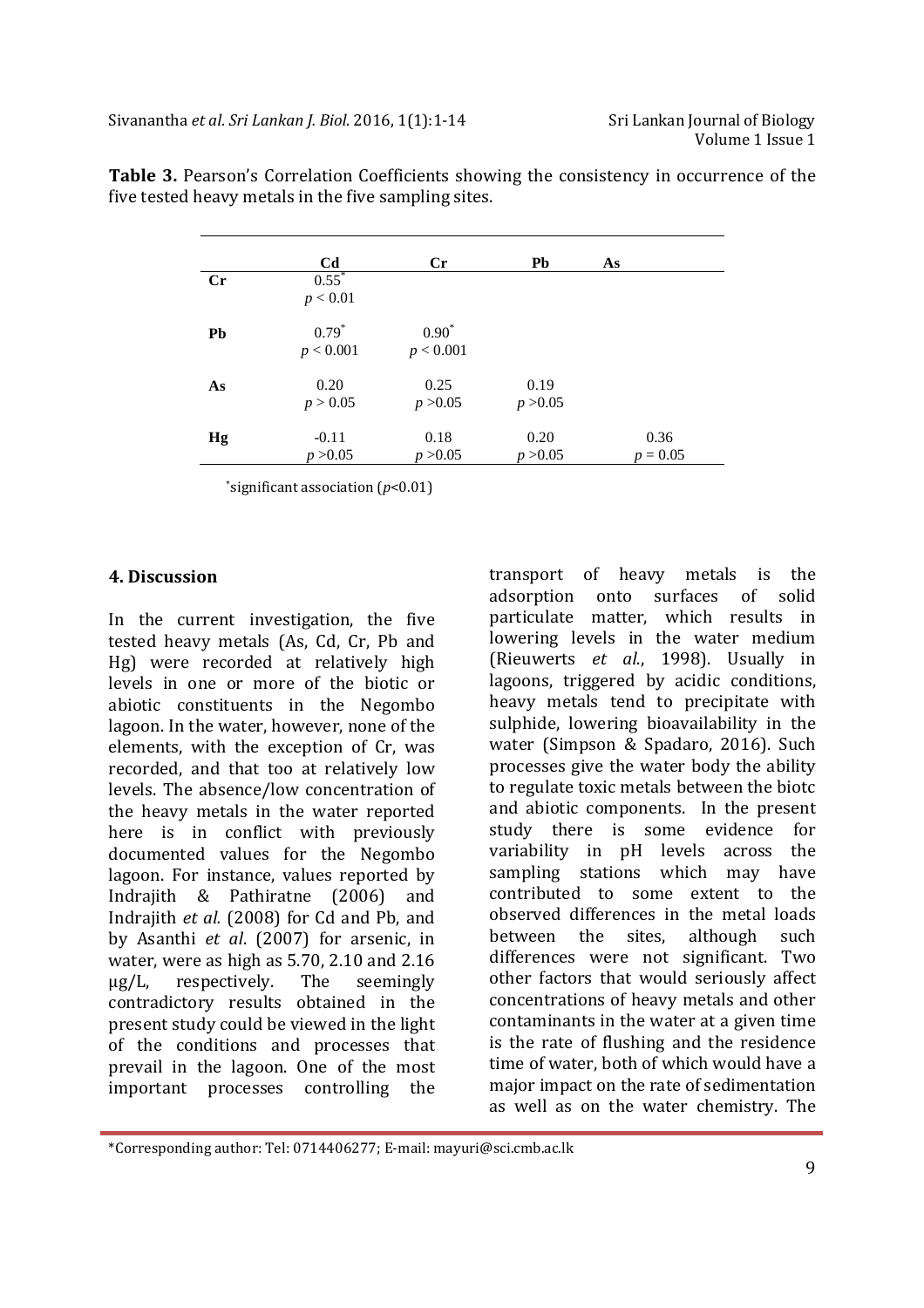rate of water exchange between the lagoon and the adjacent ocean occurs mainly through tidal action and the quantity of freshwater discharge. The Negombo lagoon is reported to feature a weak tide (maximum range is about 10 cm) but it has a strong and variable freshwater discharge resulting in a residence time of between 2-14 days (Rydberg & Wickbom, 1996; Rajapaksha, 1997). The intermittent showers in the area during the study period and the high freshwater discharge into the lagoon would have facilitated some flushing which most likely resulted in low accumulation of heavy metals in the water as observed here.

In the present study the heavy metal loads recorded in sediment and soil were much higher than those in water, with soil and sediment being near equally polluted, reiterating the function of these two constituents as heavy metal sinks. Soil and sediment generally act as sinks of heavy metals primarily due to the organic fraction that has the capacity to adsorb these elements, the process being considerably influenced by factors such as pH, metal speciation, ionic strength, and other properties that are inherent to the target metal (Lin & Chen, 1998). Flushing and the re-suspension of metals through the disturbance of sediment or soil would temporarily cause elevation of metal loads in water at a particular site (Eisenreich *et al*., 1980).

Heavy metal levels observed in the present study for sediment in the Negombo lagoon are similar for Pb and Cr, whilst Cd values are higher than previously recorded values (Indrajith *et al*., 2008). It is also noteworthy that

l

although Hg has been previously recorded in sediment from the Negombo lagoon (Indrajith *et al*., 2008), the present study did not detect this metal in any of the soil or sediment samples. Studies have demonstrated that metal ions with similar valance states compete for metal binding sites, i.e. in this case for surfaces of organic matter. Thus, there is a possibility that Hg was displaced upon additional loadings of other metals such as Pb (Holmberg, 2006). The weak association noted between Hg and Pb observed in the present study, however, does not provide persuasive evidence that displacement occurred. The present investigation highlights As and Cd as metals with the highest potential to concentrate in soil or sediment whilst Cd, due to its high prevailing levels and high potency to cause adverse health impacts, shows up as the metal with the higher ecological risk. Although the risks associated with individual metals are low accordingly to the stated threshold values (see Hakanson, 1980), the 'true risk' to biota may arise from the summation of risks posed by all metals (as well as other contaminants) present in the ecosystem (Hakanson, 1980).

What is of considerable interest is that, despite concentrations in water being beyond detectable limits for most of the metals and for the majority of the sampling sites, there were relatively high levels of accumulation of those metals in the biotic elements. Usually living organisms take up heavy metals from abiotic constituents, i.e. from soil, water and sediment. The level of accumulation also depends on the particular trophic position each organism occupies in the food chain. The heavy metals that are

<sup>\*</sup>Corresponding author: Tel: 0714406277; E-mail: mayuri@sci.cmb.ac.lk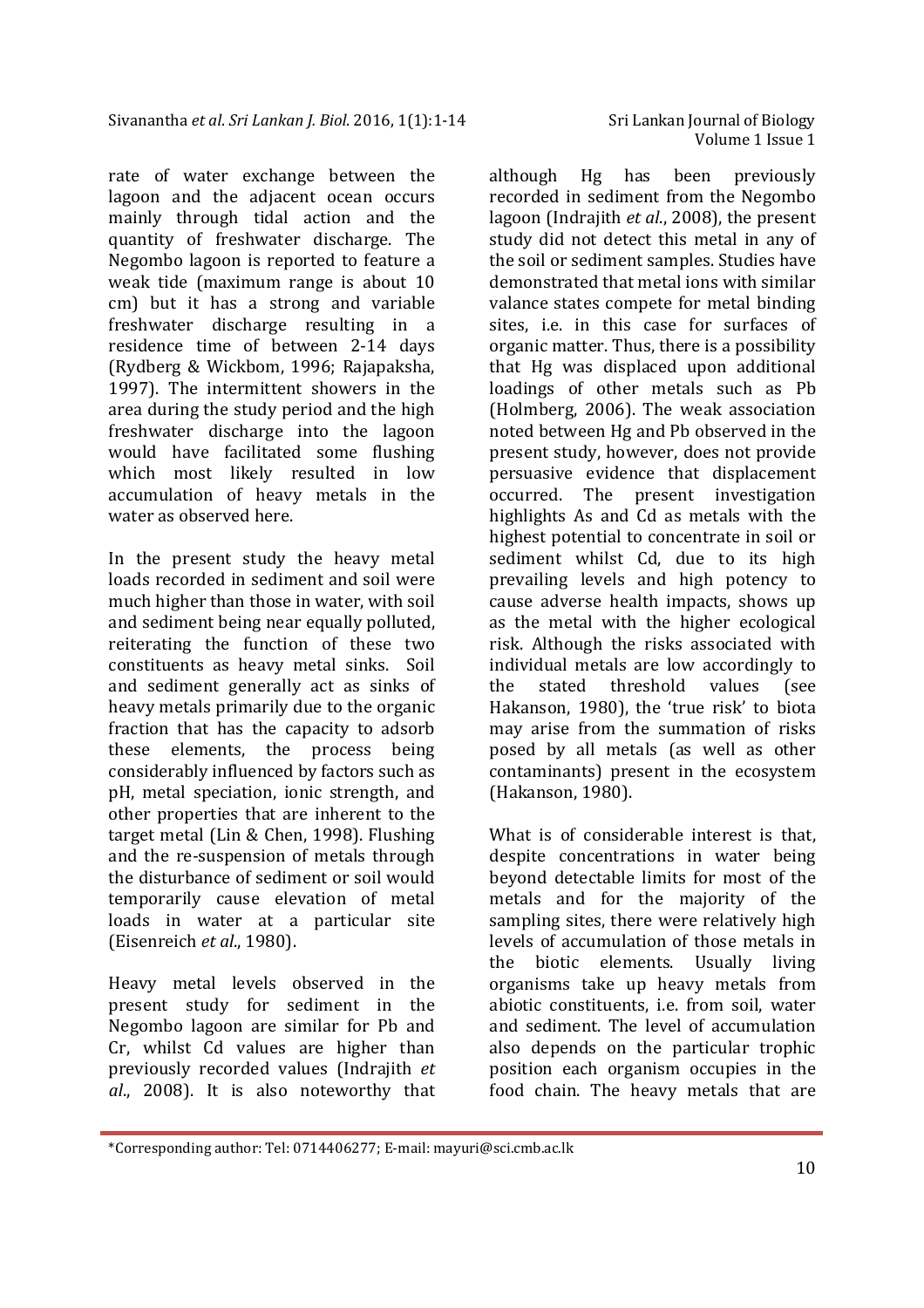taken up by the biotic elements may later return to the abiotic media through senescence, i.e. the shedding of leaves or death, and through the addition of faecal matter (James & Bartlett, 1984). In the present study, from among the biotic components, leaves of *Bruguiera gymnorhiza* accumulated the least amounts of a given heavy metal, which is consistent with reported trends in other studies, for instance in the mangrove *Avicennia marina* in the Persian Gulf (Amoozadeh *et al.*, 2014). Thus, a lower amount of pollutants in the leaves of a plant, in comparison to the bark, as observed in the present study, is acceptable given its much shorter life span. The capacity of heavy metals to concentrate in bark and leaves indicates that organisms consuming these components, directly or indirectly, would be exposed to heavy metal toxicity. Although the leaves of *B. gymnorhiza* are not consumed by people, it is used as fodder for cattle, while many herbivorous invertebrates and fish consume both leaves and bark of the plant. The values for Cr and Pb in mangroves observed in the present study exceed the values for algae in the same lagoon reported by Asanthi *et. al.* (2007), whilst the Cd and As levels are lower. The recorded levels here for Hg cannot be compared as no previous records are available.

The tested fauna, i.e. fish, snails and crabs, recorded varying but relatively high levels of the five toxic heavy metals. The rate of accumulation of a particular heavy metal within a given species is associated with the rates of uptake and excretion as well as the storage potential for the metal (Abdullah *et al.,* 2007). Additionally, it has been shown that, because sediment has a

l

high capacity to accumulate heavy metals in a given ecosystem, the taxa associated with detritus food chains may show higher levels of concentration of heavy metals in comparison to those associated with grazing food chains in the same ecosystem (Ireland & Richards, 1977, Athalye, 2000, Cui *et al*., 2011). One of the fish species *Heteropneustes fossilis* is a fresh water fish but also inhabits the lagoon. This species is a bottom dweller and hence would have had exposure to high levels of the heavy metals in the sediment. It should also be kept in mind that the high levels of heavy metals recorded in fish and crabs may not be entirely due to acquisition in the lagoon, since their mobility may have resulted in exposure to heavy metals elsewhere. It is also documented that crustaceans and molluscs are able to fix heavy metals, particularly lead, in their shells (Sultana *et al.,* 2015) which would not have shown up in the present study where only the flesh was considered. The concentrations reported here for fish exceed levels previously reported for Cr, Pb and Hg (Indrajith *et al*., 2008; Mendis *et al*., 2015a), although Cd levels were lower. Straightforward comparisons are, however, not ideal since there is considerable inter-specific variation in heavy metal accumulation rates that is influenced by the physiology of the species concerned (Sultana *et al.,* 2015).

Interpreting site-wise disparities, the total metal loads in the present study revealed that sampling stations overall did not differ from each other hinting at the possibility of non-point sources. This was particularly so for Cd, Cr and Pb where significant and positive associations were evident between sites

<sup>\*</sup>Corresponding author: Tel: 0714406277; E-mail: mayuri@sci.cmb.ac.lk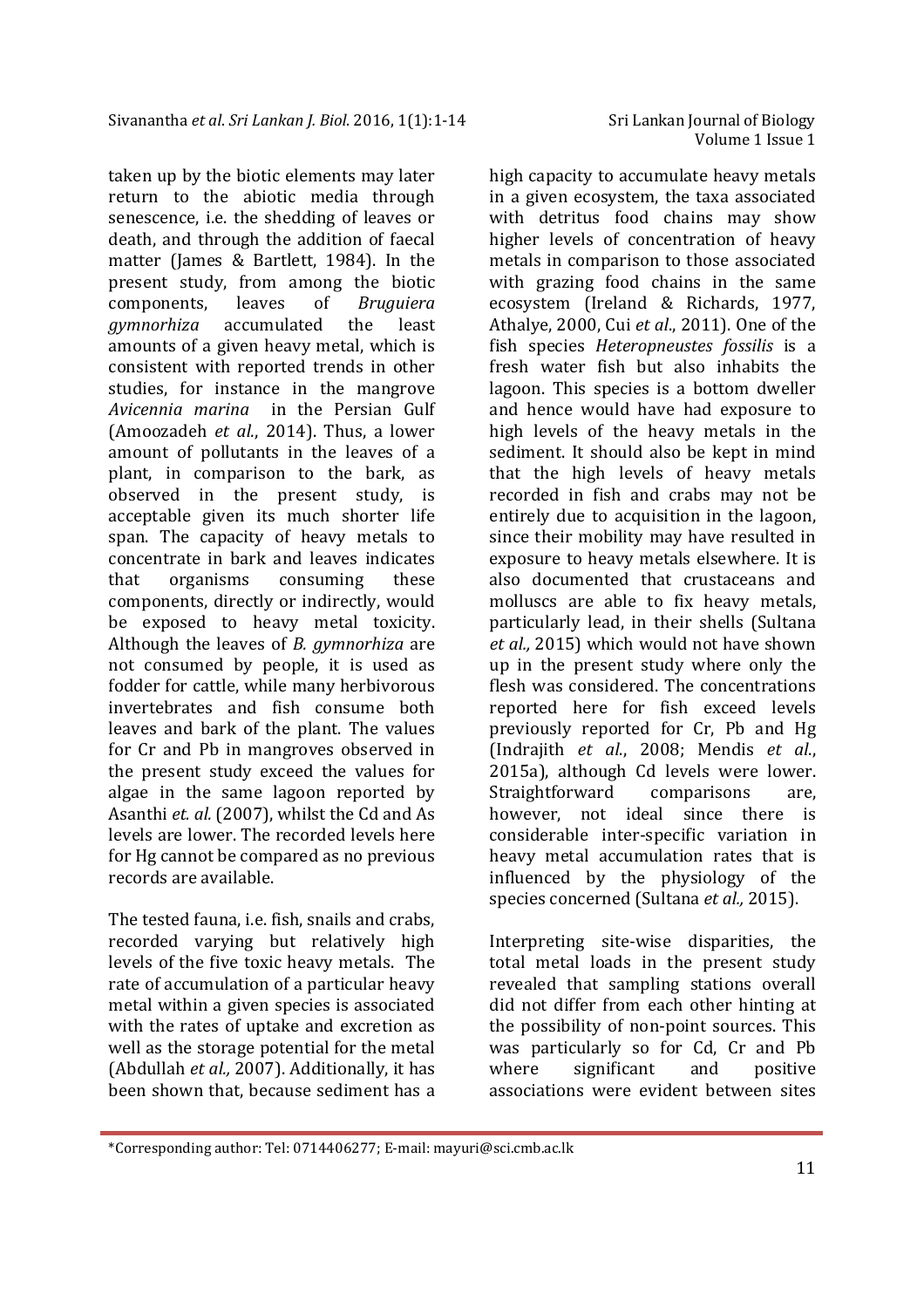indicating an overall similarity in occurrence and hence common sources of input. The heaviest levels of most heavy metals (with the exception of Hg), was at station B which was adjacent to the main bus stand and the city centre, indicating possible contamination from motor fuel, garages as well as from other urban sources. Despite Station A being adjacent to a conservation site, it was seen to be contaminated to some extent, possibly resulting from the accumulation of garbage at its fringes brought about by tidal currents. It is interesting that Station C which is the Dadugam Oya inlet is contaminated with Cr and Pb. The absence of a marked correlation of As and Hg with other metals suggests the likelihood of point sources, the former being relatively high in Station D which is a residential area. The absence of Hg in the Dadugam Oya inlet indicates that it is not brought into the lagoon through this freshwater inlet channel. Station E which lies in close proximity to the airport did not particularly stand out as a heavily metal-polluted site.

Biological systems are highly complex, and relationships between pollutant sources and the levels of accumulation in biotic or abiotic elements may not be straightforward. However, more importantly, the present study demonstrates the potential dangers of heavy metal accumulation in the biotic components in the Negombo lagoon. The dangers resulting from exposure to high concentrations of toxic heavy metals is well known, but of major concern is the possibility of concentration from continued exposure to even relatively low levels of these heavy metals. This is particularly a matter of serious concern

l

Volume 1 Issue 1

since the flesh of crabs and fish, which are consumed by people, had high levels of accumulation of the different metals. Mussels are also frequently harvested from the lagoon for human consumption. Thus, a seemingly harmless, or in this case non-detectable level of toxic waste in water, may mask accumulation in other constituents of the environment which could endanger the sustenance of the entire ecosystem. This highlights that safety measures must be in place to control the discharge of heavy metal contaminated effluents into such productive lagoon ecosystems.

#### **References**

Abdullah, M.H., Jovita, S., Ahmad, Z.A. (2007) Heavy metals (Cd, Cu, Cr, Pb and Zn) in Meretrix meretrixroding, water and sediments from estuaries in Sabah. *Borneo International Journal of Environmental Science Education*, **2(3)**: 69-74.

Alghanmi, S.I., Sulami, A. F. A., El-Zayat, T. A., Alhogbi, B. G., Salam, M. A. (2015) Acid leaching of heavy metals from contaminated soil collected from Jeddah, Saudi Arabia: kinetic and thermodynamics studies, *International Soil and Water Conservation Research* **3(3):**196–208

Amoozadeh, E.1., Malek, M., Rashidinejad, R., Nabavi, S., Karbassi, A.R., Ghayoumi, R., Ghorbanzadeh-Zafarani, G., Salehi, H., Sures, B. (2014) Marine organisms as heavy metal bioindicators in the Persian Gulf and the Gulf of Oman, *Environment Science Pollution Research International* **21(3)**:2386-95.

Asanthi, H.B., Gomez, E., Aliaume, C., Lasserre, G., Caseuas, C., Cumaranatunga, P. R. T. (2007) Metal accumulation and its spatio-temporal variation in Negombo and Rekawa lagoons of Sri Lanka, *Proceedings of the Fourth Annual Sessions of the University of Ruhuna, Sri Lanka* 187-196.

Athalye, R.P. (2000) Heavy Metals in the Abiotic and Biotic Components of Thane Creek, India,

<sup>\*</sup>Corresponding author: Tel: 0714406277; E-mail: mayuri@sci.cmb.ac.lk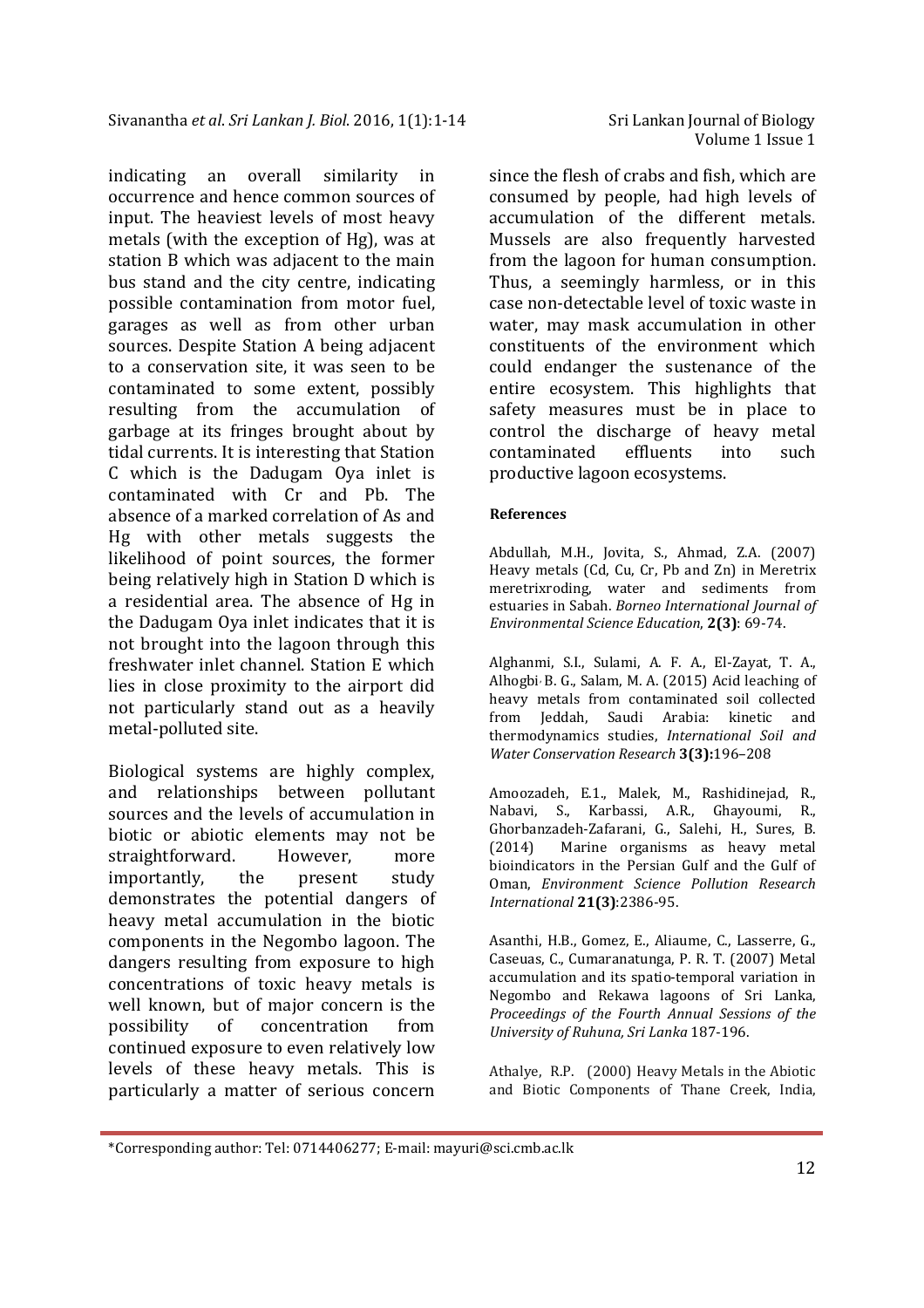*Ecology, Environment and Conservation* **7(3):**319- 325.

CEA (1994) *Muthurajawela wetland and Negombo Lagoon*, Wetland Conservation Plan, Central Environment Authority, Sri Lanka.

Chibuike, G.U., Obiora, S.C. (2014) Heavy metal polluted soils: Effect on plants and bioremediation methods, *Applied and Environmental Soil Science.*  http://dx.doi.org/10.1155/2014/752708, Retrieved in June 2016.

Croteau, M., Hare, L., Tessier, A. (2002) Influence of temperature on Cd accumulation by species of the biomonitor *Chaoborus, Limnology and Oceanography* **47(2):** 505–514.

Cui, B., Zhang, Q., Zhang, K., Liu X, Zhang Y. (2011) Analyzing trophic transfer of heavy metals for food webs in the newly-formed wetlands of the Yellow River Delta, China. *Health and Environmental Pollution* **159:**1297-306.

Dahanayaka, D.D.G.L., Jayamanne S.C., Wijeyaratne, M.J.S. (2008) Benthic invertebrates of a tropical estuary in the western coast of Sri Lanka, *Proceedings of International Conference on Environmental Research & Technology*, Parkroyal Penang, Malaysia: 476-481.

Dallinger, R. (1994) Invertebrate organisms as biological indicators of heavy metal pollution, *Applied Biochemistry & Biotechnology* **48(1):**27- 31.

Dixit, R., Wasiullah , Malaviya, D., Pandiyan, K., Singh, U.B., Sahu, A., Shukla, R., Singh, B.P., Rai, J. P., Sharma, P. K., Lade, H., Diby, D. (2015) Bioremediation of heavy metals from soil and aquatic environment: An overview of principles and criteria of fundamental processes, *Sustainability, 7***(2)**: 2189-2212.

Eisenreich, S.J., Hoffmann, M.R., Rastetter, D., Yost, E., Mater W.J. (1980) *Metal transport phases in the Upper Mississippi River In: Particulates in water*. Eds. Kavanaugh, M C. and Leckie, J.O. ACS Symposium Series No. 189, Chapter 6, 1 36 1 76. American Chemical Society, Washington D C.

l

Gammanpila, M. (2013) Hydrography, nutrients and abundance and distribution of zooplankton in Negombo Lagoon, Sri Lanka, *Sri Lanka Journal of Aquatic Sciences* **15**:13-2.

Hakanson, L. (1980). An ecological risk index for aquatic pollution control: A sedimentological approach, *Water Research* **80:** 975-1001.

Holmberg, P.J. (2006). *Competitive adsorption and displacement behaviour of heavy metals on peat*. Chalmers University of Technology, Sweden. p.91

Indrajith, P., Pathiratne, K.A.S. (2006) Spatial variations of selected heavy metals in water and sediment in Negombo lagoon, Sri Lanka, *Proceedings of the 62nd Annual Sessions of Sri Lanka Association for the Advancement of Science*, pp 195.

Indrajith, H., Pathiratne, K., Pathiratne, A. (2008) Heavy metal levels in two food fish species from Negombo estuary, Sri Lanka: Relationships with the body size, *Sri Lanka Journal of Aquatic Sciences*, **13**: 63–81.

Ireland, M.P., Richards, K.S. (1977) The occurrence and localization of heavy metals and glycogen in the earthworms *Lumbricus rubellus* and *Dendrobaena rubida* from a heavy metal site, *Histochemistry* **51:** 153 – 166.

Jayasiri, H.B. (2004) Chlorophyll-a tool to determine the status of coastal lagoons, *Proceeding of Tenth Annual Scientific Sessions of Sri Lanka Association for Fisheries and Aquatic Resources,* p 9.

James, B.R., Bartlett, R.J. (1984) Plant soil interactions of chromium, *Journal of Environmental Quality* **13:** 67-70.

Kuwabara, J.S., Chang, C.C.Y., Khechfe, A., Hunter, Y. (1996) Importance of dissolved sulfides and organic substances in controlling chemical speciation of heavy metals in San Francisco Bay, In: J.T. Hollibaugh [ed.], *San Francisco Bay: The Ecosystem. Pacific Div*. American Association for the Advancement of Science, Pacific Division, San Francisco, p. 157-172.

<sup>\*</sup>Corresponding author: Tel: 0714406277; E-mail: mayuri@sci.cmb.ac.lk